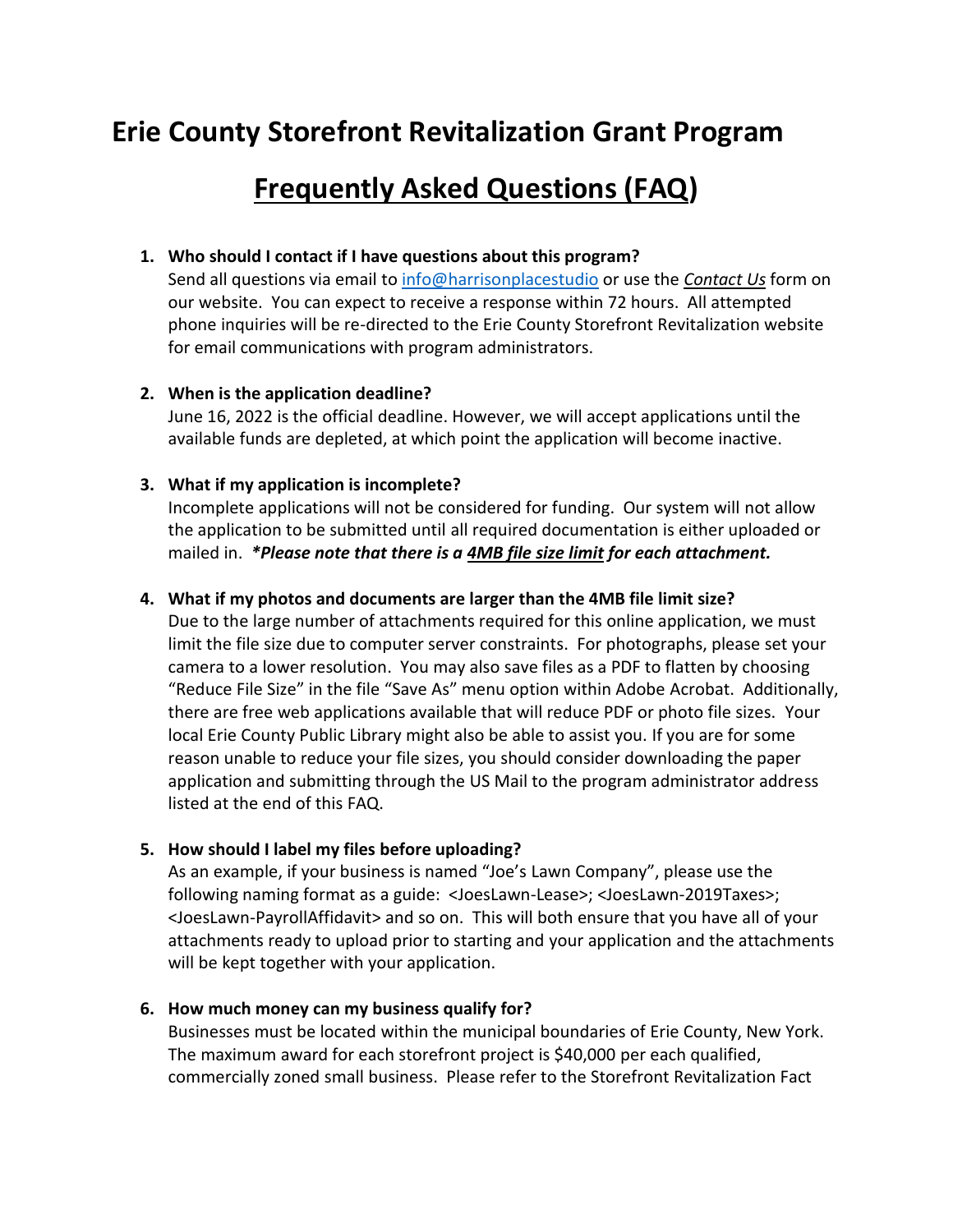Sheet on our website for specific information on eligibility. Payments will be made directly to construction contractors once storefront work is complete and approved.

## **7. What if my total project cost is substantially higher than \$40,000?**

The intent of this program is to complete a meaningful street-facing project for \$40,000 or less. Applicants are responsible for submitting a proposal that delineates a scope of work that will be fully completed with the awarded \$40,000 according to program guidelines.

## **8. Can more than one storefront business apply from the same building?**

Yes. Multiple *street-facing* independent, for-profit businesses can apply from within the same commercial building if each has a separate business certificate, proof of lease or building ownership, and meets all other eligibility requirements. Multiple street-facing projects in the same building or business district will receive special consideration to maximize the positive impact of this program. (*There is a place on the application to denote that you are applying with other businesses on the same street or within a common commercial district*). All cooperative project applications will be reviewed on a case-by-case basis.

## **9. How long must I be in business to be eligible for this funding?**

Your eligible business must have been in operation since at least March 17, 2020.

## **10. How do I certify the payroll for my business?**

You must submit proof of payroll through a tax form or other certified payroll summary from a payroll service for the periods of 2019 and 2020. If you do not have any employees, you must submit a self-certifying affidavit stating that you do not have employees.

# **11. What if I don't own the building where my business is operating?**

You will be required to provide a signed "*Building Owner Consent Form*" found on Attachment A of the Application form. It is also required that you submit a copy of your lease agreement with the building owner and proof that business property taxes are paid in full.

# **12. If I am the owner of a building, am I eligible to apply?**

For building owners to be eligible to apply they must own and operate a street facing storefront business on their property. If you only own the real estate, you cannot apply. This funding is meant for businesses that operate a street-facing storefront. Street-facing tenants within the building are eligible to apply, and owners are welcome to encourage their tenants to submit for funding.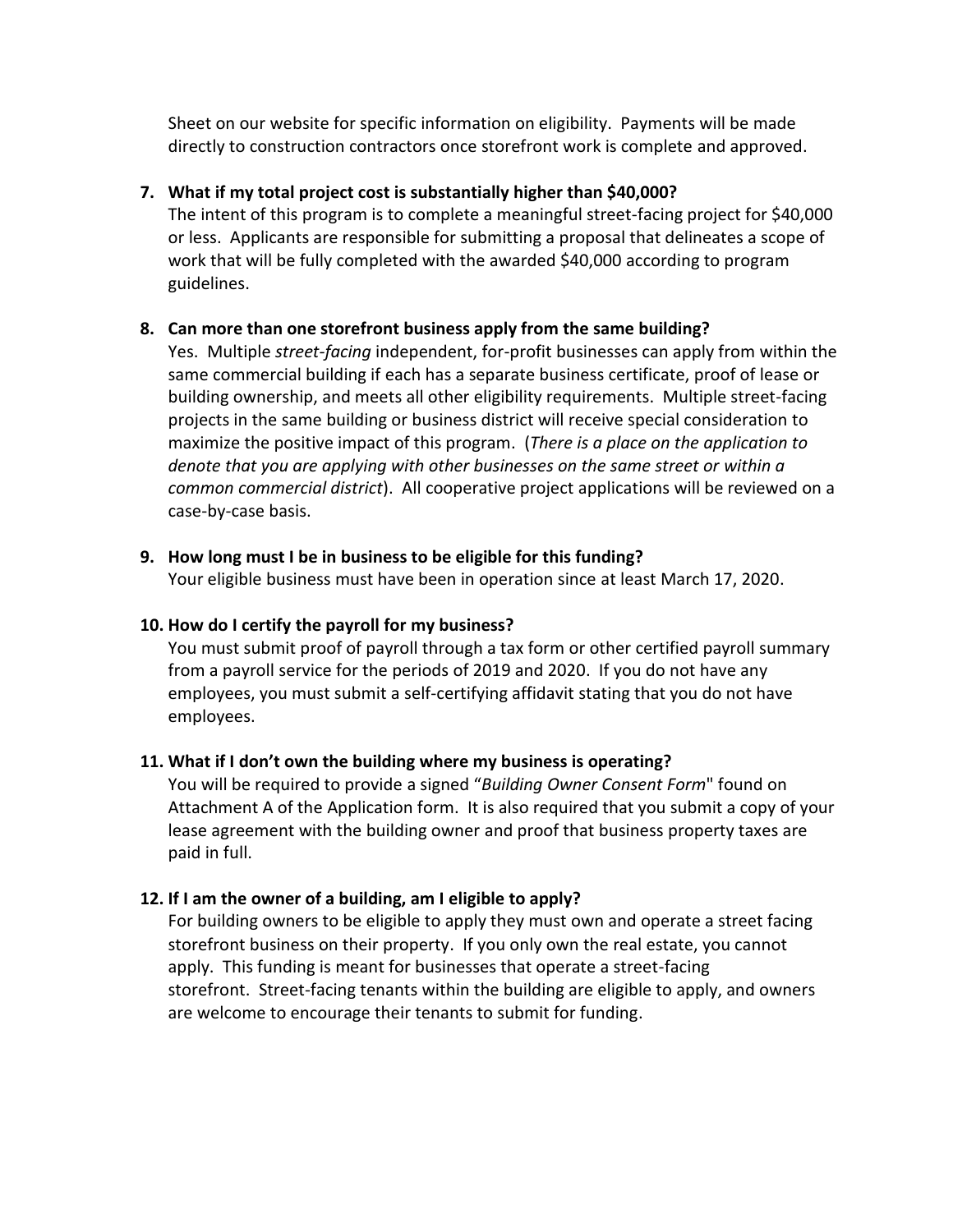**13. Will my application get special consideration if I am a minority or woman-owned business, or a service-disabled veteran business owner?**

Yes. Certified minority, women and service-disabled veteran business owners will be given special consideration on their project applications. Proof of certification must be uploaded with your application.

#### **14. When can I begin work on my storefront project?**

Once you receive written notification that your project has been approved for funding, you will be assigned an architect provided at no cost through the Erie County Storefront Revitalization Program (not paid by you). Your assigned architect will review and approve the project scope prior to the start of work on your project. Please note that any work started prior to your grant award notification letter will not be reimbursed by this grant. Your architect is responsible for approving all work invoices before contractors will be paid.

#### **15. What types of facade improvements are eligible?**

Improvements are permitted for exterior work only. Refer to the Fact Sheet for eligible improvements.

#### **16. How do I go about getting construction bids for my storefront project?**

Your assigned architect will work with you to obtain all necessary drawings and approvals and may also be able to supply an approved list of contractors for your project. If you have already selected a contractor, your architect will approve that they meet our requirements as a qualified, licensed construction contractor.

**17. Can I make interior renovations to my business with this funding?** No. Only exterior building improvements are eligible for this funding.

#### **18. What constitutes a "main street" or "well-defined commercial business district"?**

A "main street" is a major commercial street containing a mix of retail stores, restaurants, services, entertainment venues and offices. A well-defined commercial business district is an area of commercial activity broader than just a single street that is also characterized by a mix of these uses. Special consideration will be given to applications in "main street", "well-defined commercial business districts" and businesses that coordinate together to improve their storefronts for larger positive impact to an area. However, individual storefronts are also eligible for this funding. All business applicants must provide proof that they are commercially zoned. Home-based businesses are not eligible for this funding.

#### **19. Are buildings owned by non-profit organizations eligible for this program?**

The focus of this program is to fund for-profit, commercially zoned businesses. However, businesses owned by non-profit organizations that are located on a "main street" or within a "well-defined commercial business district" are eligible as long as the applicant is a for-profit subsidiary or independent storefront. Applicants should explain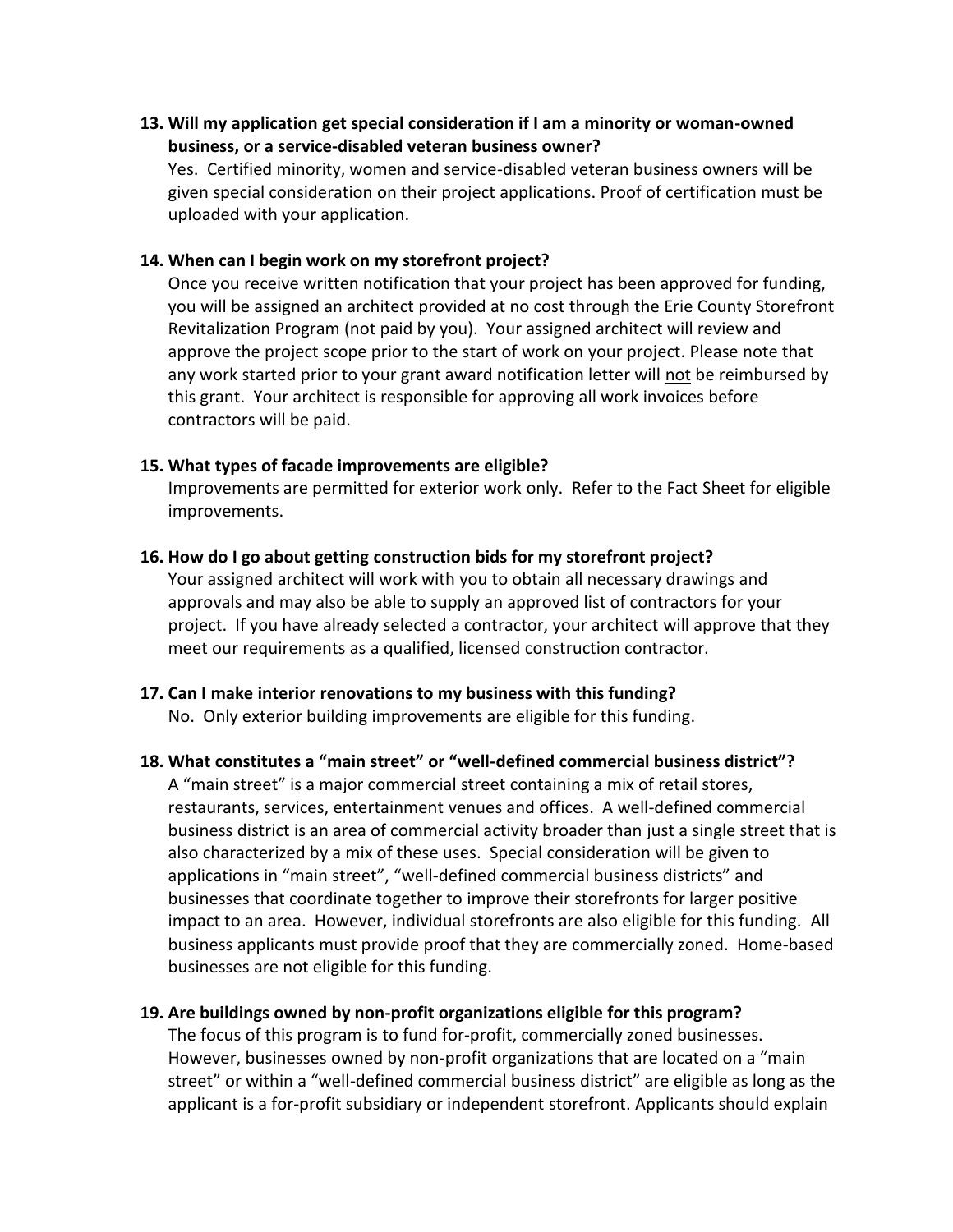how the project contributes to the economic vitality of the area, and each individual case will be reviewed accordingly.

#### **20. Are apartment buildings eligible for this program?**

No. However, operating for-profit, mixed-use retail, restaurants, services and other eligible street-facing businesses at the street level of an apartment building are eligible to apply.

#### **21. Can this funding be used for sidewalks and parking/driveways?**

Funding is intended for building exterior improvements and *may* be considered for sidewalks and parking/driveways if it can be demonstrated that they contribute to the greater overall improvement of the storefront revitalization project. These items will be reviewed and approved, if deemed to be an appropriate use of funding, by your assigned architect.

#### **22. Can I put an addition on my existing building?**

No. The intent of this funding is to make improvements to existing storefronts.

#### **23. Can funding be used for side and rear facades?**

This program focuses on storefront facades. However, side and rear facade projects are eligible, especially if they can be seen from the street or used as part of the regular conduct of business, for example a rear patio of a restaurant. Your assigned architect will review and approve these types of projects.

#### **24. Will partial funding be considered?**

At its sole discretion, Erie County may choose to award partial funding based upon application review. Funding requests may be reduced to exclude ineligible project costs or project costs that do not fully advance the goals of the program. Funding awards may also be reduced based on limited funding availability.

#### **25. How long will it take to receive funding after my project application is approved?**

Funds will be paid directly to your construction contractor(s) once the project work has been completed and all work has been certified and approved by your assigned architect.

#### **26. How long do I have to complete my project?**

Your construction project must be complete within 24 months (two years) of the project award date.

#### 27. **What if I have problems with my architect or contractor?**

In the unforeseen event you have major concerns that need to be addressed by the program administrators, email us at [storefrontinfo@erie.gov.](mailto:storefrontinfo@erie.gov) Please be detailed with your concerns, and you will be contacted directly by Erie County to resolve any issues.